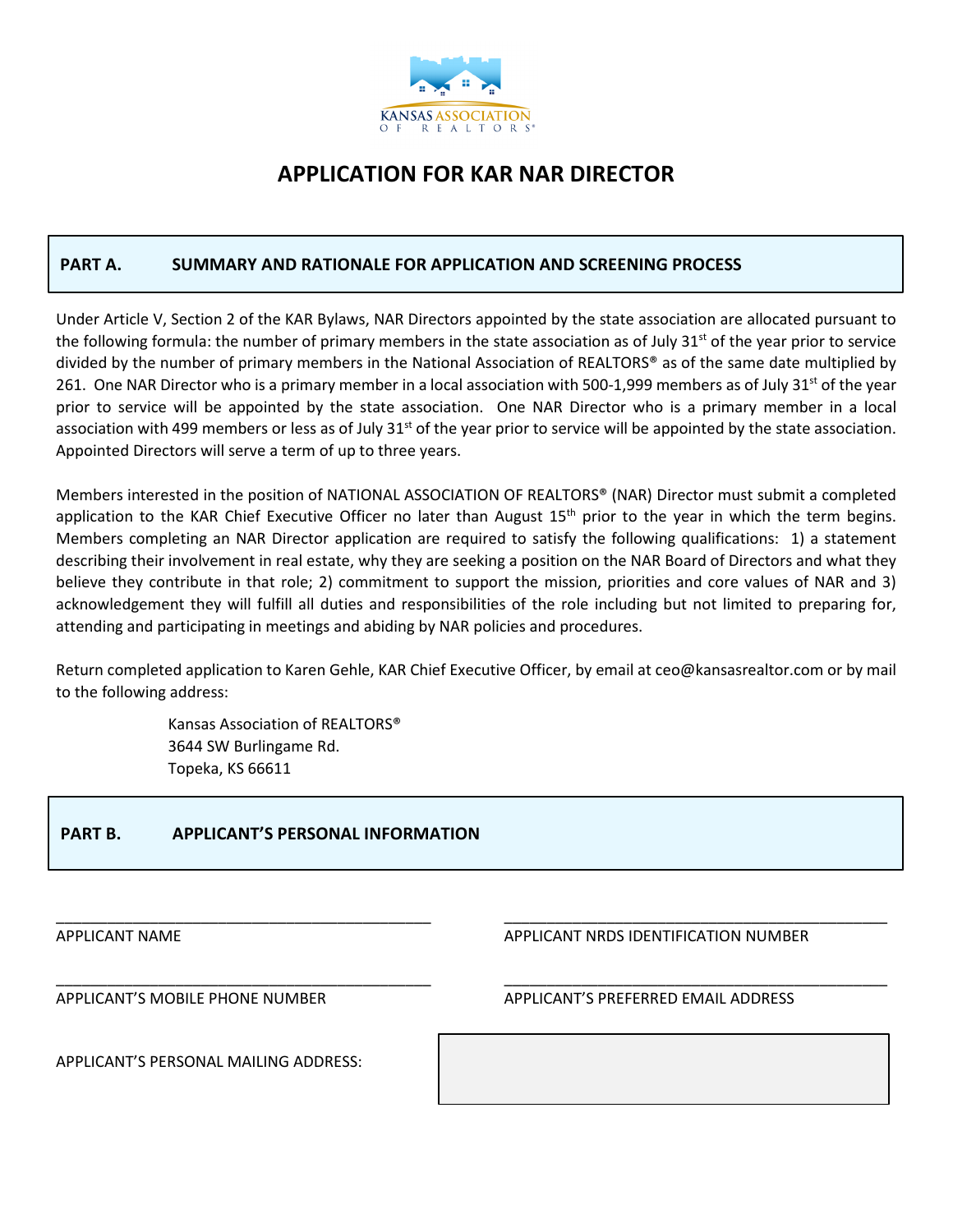\_\_\_\_\_\_\_\_\_\_\_\_\_\_\_\_\_\_\_\_\_\_\_\_\_\_\_\_\_\_\_\_\_\_\_\_\_\_\_\_\_\_\_\_\_ \_\_\_\_\_\_\_\_\_\_\_\_\_\_\_\_\_\_\_\_\_\_\_\_\_\_\_\_\_\_\_\_\_\_\_\_\_\_\_\_\_\_\_\_\_

\_\_\_\_\_\_\_\_\_\_\_\_\_\_\_\_\_\_\_\_\_\_\_\_\_\_\_\_\_\_\_\_\_\_\_\_\_\_\_\_\_\_\_\_\_ \_\_\_\_\_\_\_\_\_\_\_\_\_\_\_\_\_\_\_\_\_\_\_\_\_\_\_\_\_\_\_\_\_\_\_\_\_\_\_\_\_\_\_\_\_

\_\_\_\_\_\_\_\_\_\_\_\_\_\_\_\_\_\_\_\_\_\_\_\_\_\_\_\_\_\_\_\_\_\_\_\_\_\_\_\_\_\_\_\_\_ \_\_\_\_\_\_\_\_\_\_\_\_\_\_\_\_\_\_\_\_\_\_\_\_\_\_\_\_\_\_\_\_\_\_\_\_\_\_\_\_\_\_\_\_\_

APPLICANT'S REAL ESTATE COMPANY NAME APPLICANT'S POSITION TITLE IN THE COMPANY

BEGINNING DATE WITH CURRENT COMPANY NAME OF COMPANY'S SUPERVISING BROKER

APPLICANT'S KS REAL ESTATE LICENSE NUMBER DATE OF REAL ESTATE LICENSE ISSUANCE

**PART D. INVOLVEMENT** 

## **Provide a statement describing your involvement in real estate.**

**Describe why you are seeking this position and what you believe you can contribute to this role.**